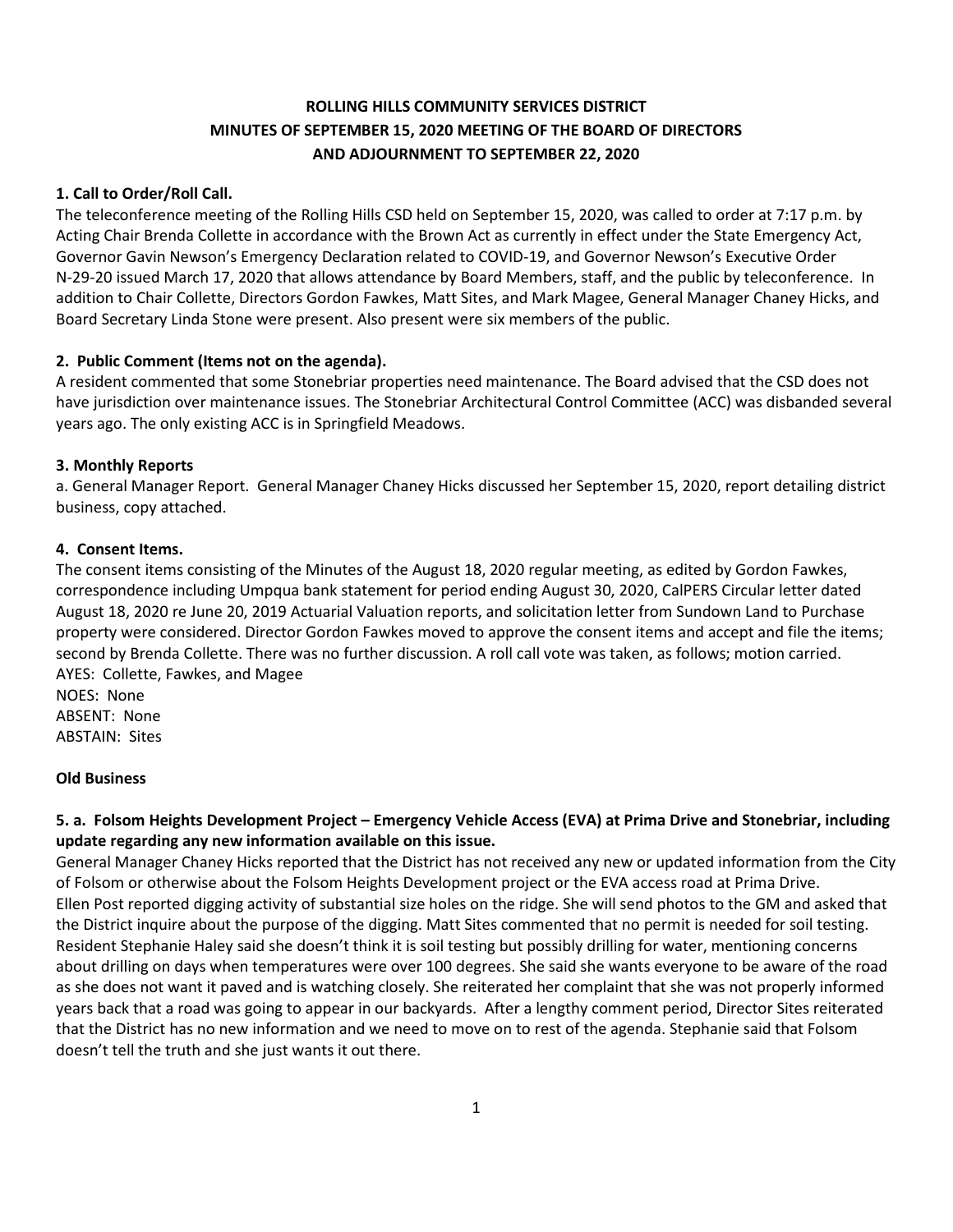**5.b. Vacancy on RHCSD Board of Directors.** The Clerk explained the procedural process in light of the resignation of Tim Halverson tendered on June 22, 2020, which created a vacancy on the Board of Directors. The Board solicited Statements of Interest by posting a Notice of Vacancy with the intention to make an appointment to fill the vacancy at its meeting on August 18 per the Government Code requirements. No appointment was made by August 27, 2020. The vacancy will be addressed through the election/nomination/appointment process and will take effect in December 2020.

**5.c. November 3, 2020 Election – Director Appointment(s) Due to Insufficient Nominees for Election.** As a result of insufficient nominees filing candidate papers to serve as a Director on the Board, the District has an opportunity to recommend to the Board of Supervisors nominees for appointment to fill the Director seats to be elected at the November 3, 2020 election and the one vacant Board seat created as a result of resignation. After discussion, Director Brenda Collette made a motion to nominate for appointment Gordon Fawkes, Mark Magee, herself, and Ed McGowan; second by Mark Magee. There was no further discussion. A roll call vote was taken, as follows; motion carried. AYES: Collette, Fawkes, Magee and Sites NOES: None

ABSENT: None ABSTAIN: None

**5.d. Planning for Long Range Funding for Road Maintenance and Repairs and other Infrastructure Expenses.** In light of the findings contained in the Reserve Study previously commissioned by the Board to provide information about the District's aging infrastructure, amenities, and estimated expenses for maintenance moving forward and the actual bid costs for performing needed work, the Board began discussion regarding a plan to address these costs and other increasing expenses moving forward. General Manager Chaney Hicks said also that she had received a message from a resident who strongly questioned what the District was planning to do to address the shortfall, and made critical comments that this issue has not been addressed for years. Lengthy discussion was had about residents who do not want any increase in fees, residents who favor an increase, ideas that costs could be looked at in light of zones, or categorically as to needs. A resident commented that she would be happy to help with community outreach, noting that we need to be ten years ahead instead of ten years behind. Ed McGowan said he thinks we need better education for residents about the issues, giving specific examples. Matt Sites made a motion to establish an ad hoc committee to study long range funding including Board members Gordon Fawkes and Mark Magee, who indicated their willingness to serve on the Committee with the General Manager. Gordon Fawkes seconded the motion. A roll call vote was taken, as follows; motion carried.

AYES: Collette, Fawkes, Magee and Sites NOES: None ABSENT: None ABSTAIN: None

**5.e. Tree Issues at Berkshire Park.** Director Gordon Fawkes said he was quite impressed with the updated Arborist Report prepared by Bailey Tree Company. He said before a vote is taken about the various trees discussed in the report, he would like to mark each of the trees with different colored ribbon so Board members can have a visual of what trees are proposed for removal or trimming. He would like the trees to be considered one by one, instead of collectively. The GM clarified that the update from Bailey Tree Company is an updated formal arborist report which she commissioned and which cost \$495.00. She also confirmed that in addition to the Bailey bid, she received two other bids regarding tree trimming/removal at \$19,000 and \$28,800, respectively. The Board acknowledged that with the updated arborist report, it now has formal information about possible hazards due to some of the trees. Some members liked Gordon's idea about marking the trees. The GM commented that we are being told to take care of the liability issues so thinks we should follow the arborist report's recommendations. Director Gordon Fawkes made a motion to table the issue to the next meeting; second by Director Mark Magee. A roll call vote was taken, as follows: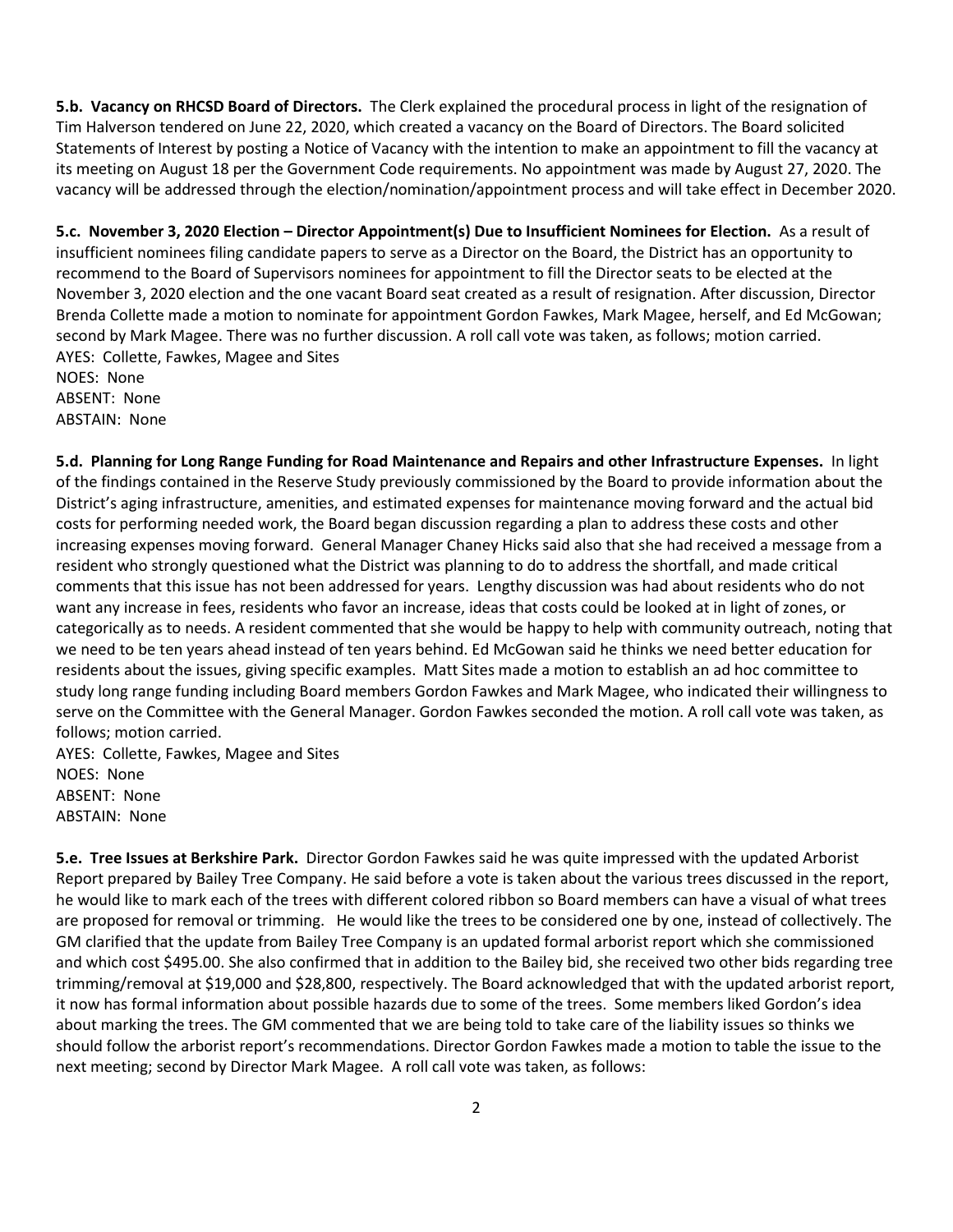AYES: Fawkes and Magee NOES: Collette and Sites ABSENT: None ABSTAIN: None

With this split decision, Director Brenda Collette made a motion to expend \$13,450 to carry out the work suggested by the Bailey Tree Company proposal; second by Director Matt Sites. Further discussion was had. Mark Magee asked when Gordon could have the trees marked. He said by the end of the week. Matt Sites offered a substitute motion that the matter be continued for one week to September 22, 2020, to allow Gordon Fawkes time to mark the trees and the Board members time to individually visit the site for a visual assessment; second by Brenda Collette. A roll call vote was taken, as follows; motion carried.

AYES: Collette, Fawkes, Magee and Sites NOES: None ABSENT: None ABSTAIN: None

Given the late hour, Director Matt Sites made a motion to adjourn the meeting and continue the teleconference meeting to September 22, 2020, at 7:00 p.m. via a Zoom call, to be posted in accordance with the Brown Act; second by Director Gordon Fawkes. A roll call vote was taken, as follows; motion carried. AYES: Collette, Fawkes, Magee and Sites NOES: None ABSENT: None ABSTAIN: None

The meeting was adjourned at 9:06 p.m. on September 15, 2020.

The meeting was reconvened on September 22, 2020, at 7:05 p.m. by Acting Chair Brenda Collette in accordance with the Brown Act as currently in effect under the State Emergency Act, Governor Gavin Newson's Emergency Declaration related to COVID-19, and Governor Newson's Executive Order N-29-20 issued March 17, 2020 that allows attendance by Board Members, staff, and the public by teleconference. In addition to Chair Collette, Directors Gordon Fawkes, Matt Sites, and Mark Magee, General Manager Chaney Hicks, and Board Secretary Linda Stone were present. Also present were members of the public.

#### **5.e. Tree Issues at Berkshire Park.**

Gordon Fawkes completed his project to mark each of the trees with colored ribbon tape depending on whether the arborist report suggested removal, trimming, or no action. Gordon also gave his recommendations as to each tree. Director Mark Magee said Gordon gave this 110% and thanked him for his great efforts. Extensive discussion ensued including a suggestion to obtain quotes for tree work based on Gordon's recommendations, obtain a second opinion formal arborist report, obtain further bids based on a specific scope of work, risks and liabilities involved with various decision options, and considerations involving development of Berkshire Park and costs to deal with tree issues once the park is developed. Gordon Fawkes commented that any alternative proposal should come back to the Board for consideration; Brenda Collette agreed. Director Sites commented that it may have been semi-fortuitous that the variance issue delayed the development of the Park, giving the Board an opportunity to develop the park a bit differently, make up for past deferred maintenance, and further mitigate risks with the playground and picnic areas.

Director Mark Magee made a motion to follow the arborist report recommendations and approve an expenditure of \$13,450 for tree removal, trimming, pruning, and grinding as per the Bailey Tree proposal; second by Director Brenda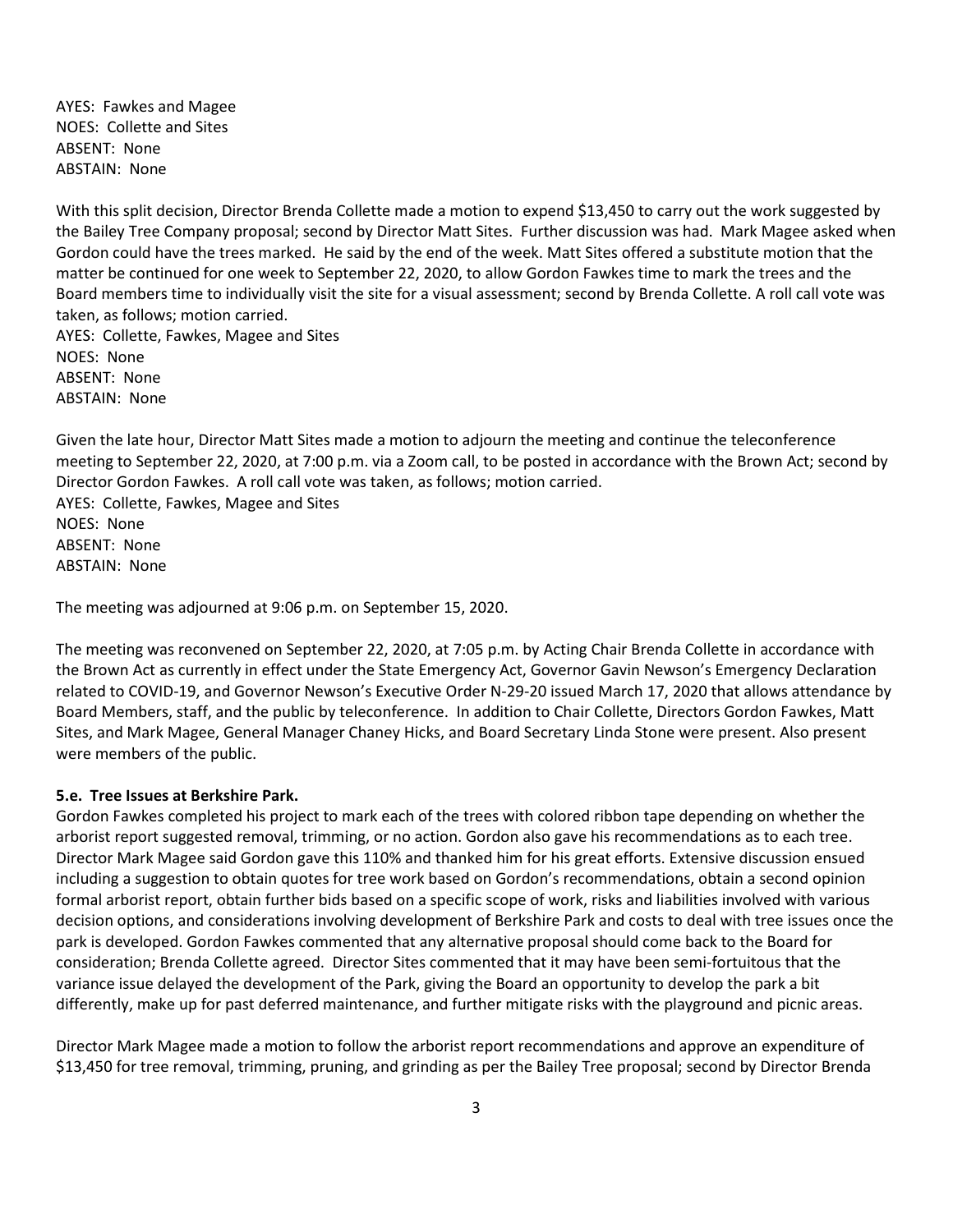Collette. After further discussion, Brenda Collette offered a friendly amendment to the motion to add amendment of the District's FY21 budget to authorize this project work with payment to come from the funds received from the new Sierramonte development. Matt Sites commented that he believes we can find trees better suited for the Park area and its current planned use and he would like the Board to work with Gordon Fawkes to determine the type of trees suitable for the Park. Gordon Fawkes said this sounds reasonable. A roll call vote was taken on the amended motion, as follows; motion carried (comments "with a heavy heart"). AYES: Collette, Magee and Sites

NOES: Fawkes ABSENT: None ABSTAIN: None

## **5.f. El Dorado County Planning Department Variance for Berkshire Park Development Plan**

Staff provided an update regarding information received from Planning Department recommending that the shed size be reduced to 10'x12' or no larger than 120 square feet so that approval of a variance would be easier to obtain at the planned location. The shed was originally slated for a 16'x20' size. The Board briefly discussed a cable box, power, setbacks, and alternatives for the plan. Director Matt Sites said he is revising the park plan and will present a new plan for consideration at an upcoming meeting.

## **6. New Business**

**6.a. Amendment to New Generation Agreement for Landscape Maintenance Services.** After discussion, Director Matt Sites made a motion approving the First Notice and Election Amending the New Generation Maintenance Services agreement extending the original agreement term for one-year effective June 1, 2020 through May 31, 2021, with an increase in the base monthly cost of \$390 per month effective October 1, 2020; second by Director Gordon Fawkes. A roll call vote was taken, as follows; motion carried.

AYES: Collette, Fawkes, Magee and Sites NOES: None ABSENT: None ABSTAIN: None

**6.b. Amendment to Agreement with Chaney Hicks for General Manager Services.** The Board was surprised there were instances where the GM was not paid within thirty days of her invoice billing date. All members of the Board agreed it is of the highest priority for the GM to be paid on time. Director Matt Sites made a motion approving the amendment to the agreement with Chaney Hicks for General Manager services as presented; second by Director Mark Magee. A roll call vote was taken, as follows; motion carried.

AYES: Collette, Fawkes, Magee and Sites NOES: None ABSENT: None ABSTAIN: None

**6.c. Summerfield Open Space/Belhaven Property Fire Mitigation Work.** General Manager Chaney Hicks briefed the Board about the overgrown brush along the open space area between Summerfield Drive and Belhaven. She confirmed the area is about 10 feet in width and extends along the entire length of the space, covering about four or five homes. The GM obtained bids for the work and said it could be performed by the landscape providers at a cost of \$35 per hour, plus dump fees at a cost of not to exceed \$2,850.00. Director Matt Sites made a motion to authorize removal of brush 10' in width extending down the open space area between Summerfield and Belhaven to reduce the risk of fire; second by Director Gordon Fawkes. After discussion, where it was noted this work would be a worthwhile volunteer project,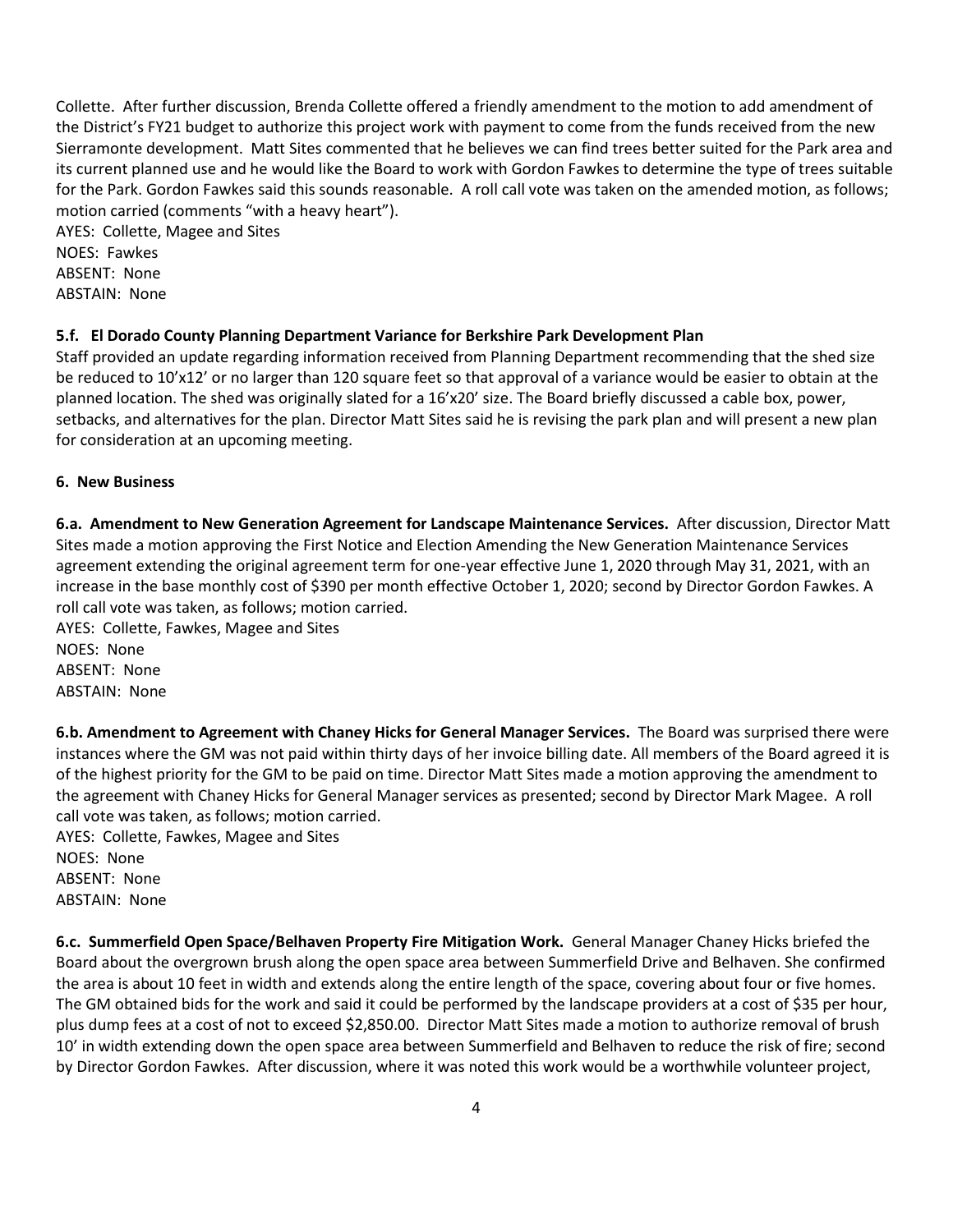Matt Sites rescinded his motion. Gordon Fawkes reluctantly agreed to the rescinding of the motion. The matter will be tabled for further discussion at the next monthly meeting of the Board.

**6.d. Replacement of Three Trees at Stonebriar Entrance near Prima.** The Board discussed replacement of the trees at the Stonebriar entrance near Prima Drive and entertained input from resident Ed McGowan. After discussion, Director Brenda Collette made a motion to approve expenditure of not to exceed \$1,000 to replace the three trees removed at the Stonebriar entrance near Prima with 15-gallon size trees; second by Director Gordon Fawkes. The Board had further discussion. Ed did research about compatible trees for the area and suggested Western Red Cedar which are evergreen, drought hardy, and disease and insect resistant. He said he would have preferred a larger size tree, but due to the costs of planting larger trees and the fact that they grow 3-5 feet per year, the Board stayed with the 15-gallon size. A roll call vote was taken, as follows; motion carried.

AYES: Collette, Fawkes, Magee and Sites NOES: None ABSENT: None ABSTAIN: None

**6.e. Discussion of Board Officers as a Result of Resignation of President.** Since the resignation of Board President, Vice President Brenda Collette has been acting as Chair of the Board meetings. The Board discussed its slate of Officers. After discussion, Director Matt Sites made a motion offering to serve as President for the remaining calendar year term with Brenda Collette continuing to serve as Vice President; second by Director Mark Magee. A roll call vote was taken, as follows; motion carried.

AYES: Collette, Fawkes, Magee and Sites NOES: None ABSENT: None ABSTAIN: None

**7. Adjournment.** Upon motion by Director Gordon Fawkes, the meeting was adjourned at 9:28 p.m.

Submitted by:

/s/

Linda Stone, Board Secretary **Approved by Board: October 20, 2020**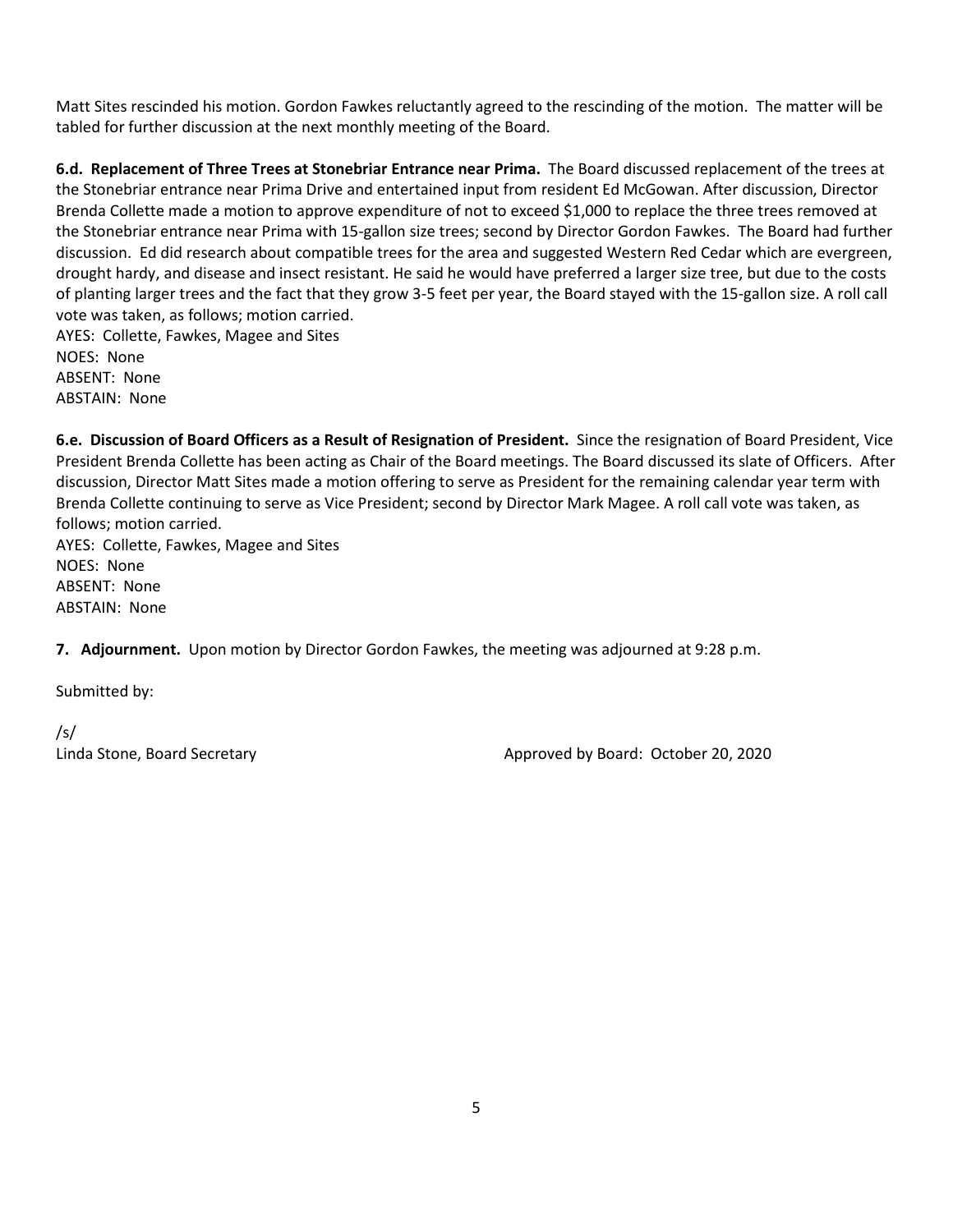# Attachment to Minotes

September 15 2020 **General Manager Report:** Landscaping: Discussed issue/s with landscapers: • Summerfield Way Open Space clean up near resident/Belhaven property fences (Ongoing) • Having landscapers clear out leaves from storm drain inlets due to leaves falling early. • Asked them to clear back sidewalk encroachment along CSD property White Rock Drilling: Contractor doing drilling work for underground utilities crushed landscape concrete curbing. Contractor came out on Monday to look at scope of work. **Percentage of Vehic** Radar Sign: Ongoing speeds retrieved from park  $\left\{ \begin{smallmatrix} 0 & 0 & 0 & 0 \\ 0 & 0 & 0 & 0 \\ 0 & 0 & 0 & 0 \\ 0 & 0 & 0 & 0 \\ 0 & 0 & 0 & 0 \\ 0 & 0 & 0 & 0 \\ 0 & 0 & 0 & 0 \\ 0 & 0 & 0 & 0 \\ 0 & 0 & 0 & 0 \\ 0 & 0 & 0 & 0 \\ 0 & 0 & 0 & 0 & 0 \\ 0 & 0 & 0 & 0 & 0 \\ 0 & 0 & 0 & 0 & 0 \\ 0 & 0 & 0 & 0 & 0 \\ 0 & 0 & 0 & 0 & 0 \\ 0 & 0 & 0 & 0 & 0 &$ sign show over 80% of the vehicles

are exceeding the posted speed limit. Radar Sign bushes cut back near park sign, Stonebriar Ct sign not done by resident yet.



Umpqua Account: Working through paperwork required to get additional card issued to Brenda.

Encroachment: Notices sent out to 17 properties regarding clearing of leaf debris from sidewalks and overhead clearance with trees. Annual letters sent to residents that have a storm drain inlet in front of their homes for clearing of leaf/landscape debris to prevent clogging of storm drains.

Warnings/Citations: Discussion with resident who moved hoop into driveway. One boat cited.